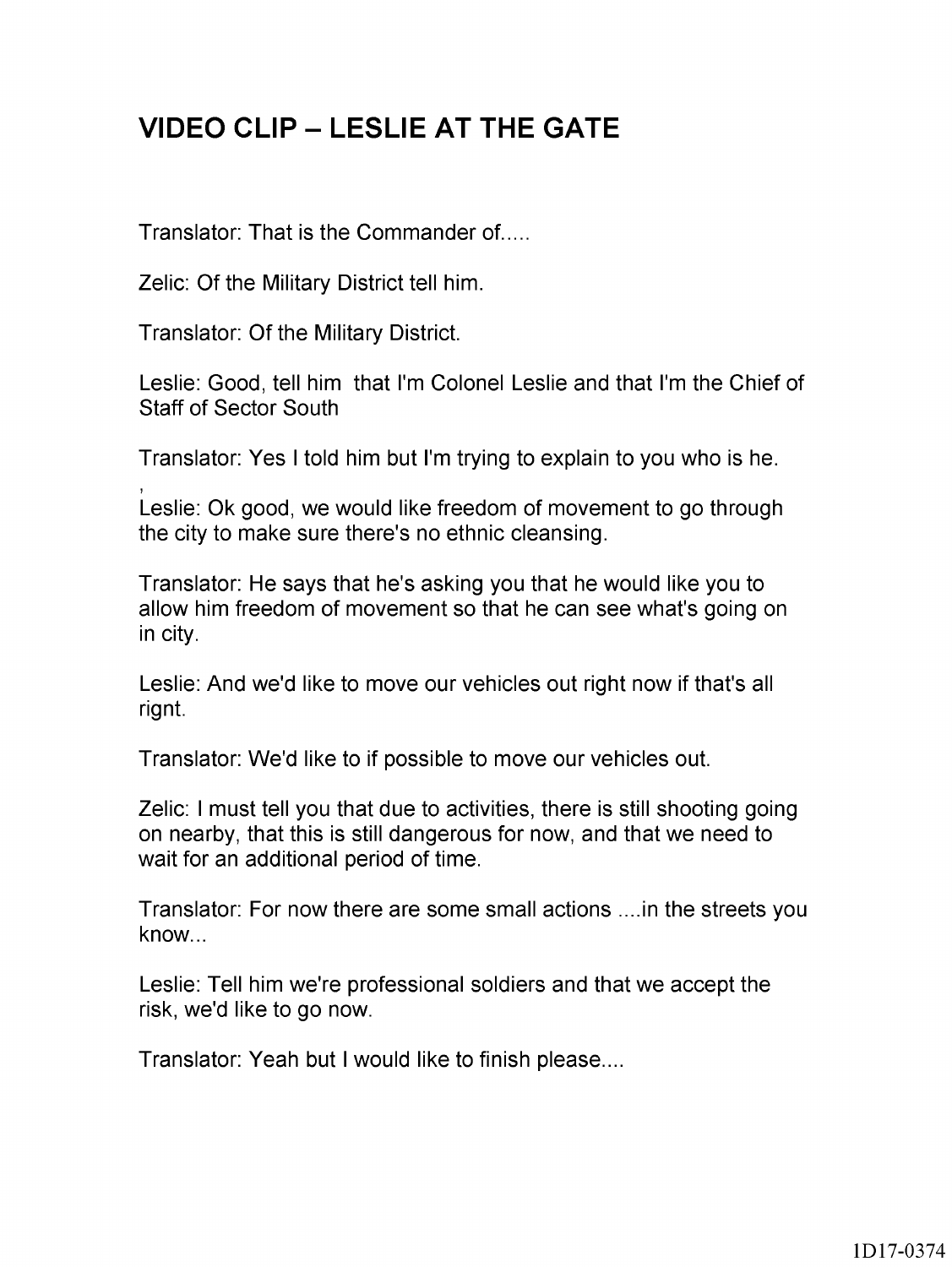Leslie: No, no it's ok.

Translator: He says he understands, that he's a professional soldier and that he understands and that he assumes this risk.

Zelic: The Croatian Army cannot assume such a risk and cannot allow a single member of UNPROFOR/UNCRO become a casualty in this area.

Translator: But we can't take that risk, and also we cannot take that risk that one of UN soldiers be hurt.

Leslie: We've already had several UN soldiers hurt.

Translator: But we already had a number of UN soldiers hurt.

Leslie: And I believe its important that we get out there to ensure that everything is being done according to the laws of war.

Translator: It would be most important now for us to see what is going on so that we can see for ourselves.

Leslie: If he objects to that, then perhaps we have some serious problems.

Translator: He says that if you object to that then he will presume that more serious problems exist here.

Zelic: I already said that we do not want to assume any form of responsibility for a single wounded UNCRO member who could possibly be wounded by enemy fire.

Translator: We don't want to take that risk because one of UN soldiers can be hurt from the other side, from other soldiers.

Zelic: Which could very easily be attributed then to members of the Croatian Army

Translator: It might be happen you know, and it might be ... and also they could said that it was made by Croatian soldiers.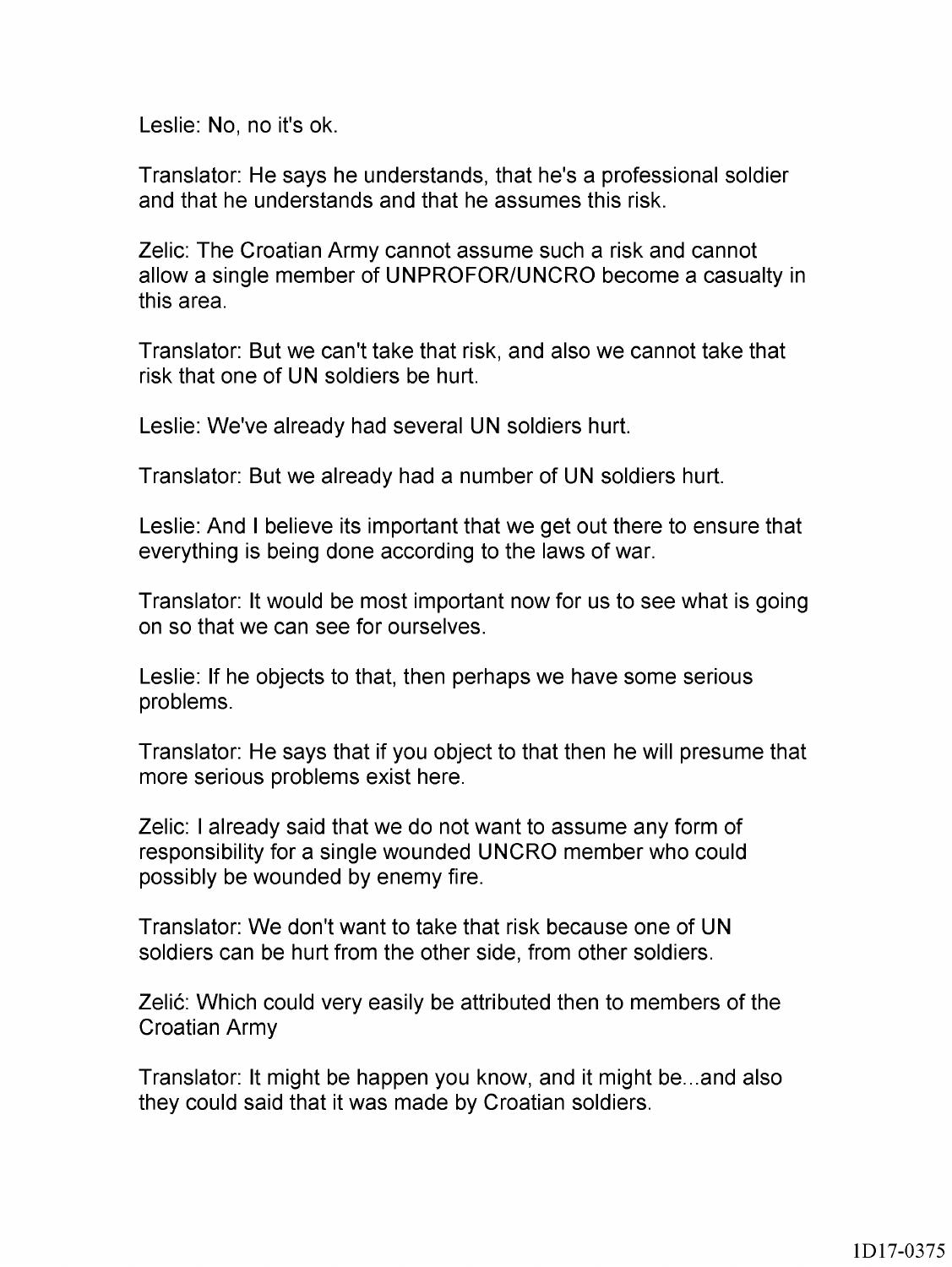Leslie: Tell the Colonel thank you for his concern.

Translator: Thank you for your concern.

Zelic: This is truly the least that we can do.

Leslie: Tell him the international community and the media are very interested in what's going on in Knin right now.

Translator: But otherwise all the media in the world is interested in what's going on here.

Leslie: We are getting on average 15 to 20 calls every 10 minutes from CNN, Reuters, IPA ITA.

Translator: about what's going on

Leslie: And unfortunately we have to tell them that we are blockaded here in the camp.

Translator: Unfortunately we cannot tell them, unfortunately, we have to tell them that we are blocked here.

Leslie: And we have no idea what the Croatian Army is doing with the civilian population in Knin.

Translator: And we don't know what the Croatian Army is doing now. What is going on in the city streets.

Zelic: Look, we are in constant contact with our superior command.

Translator: We have all contact with our high levels.

Leslie: Good. Please, and we're not asking... we're...

Zelic: Please, I haven't finished.

Translator: He hasn't finished.